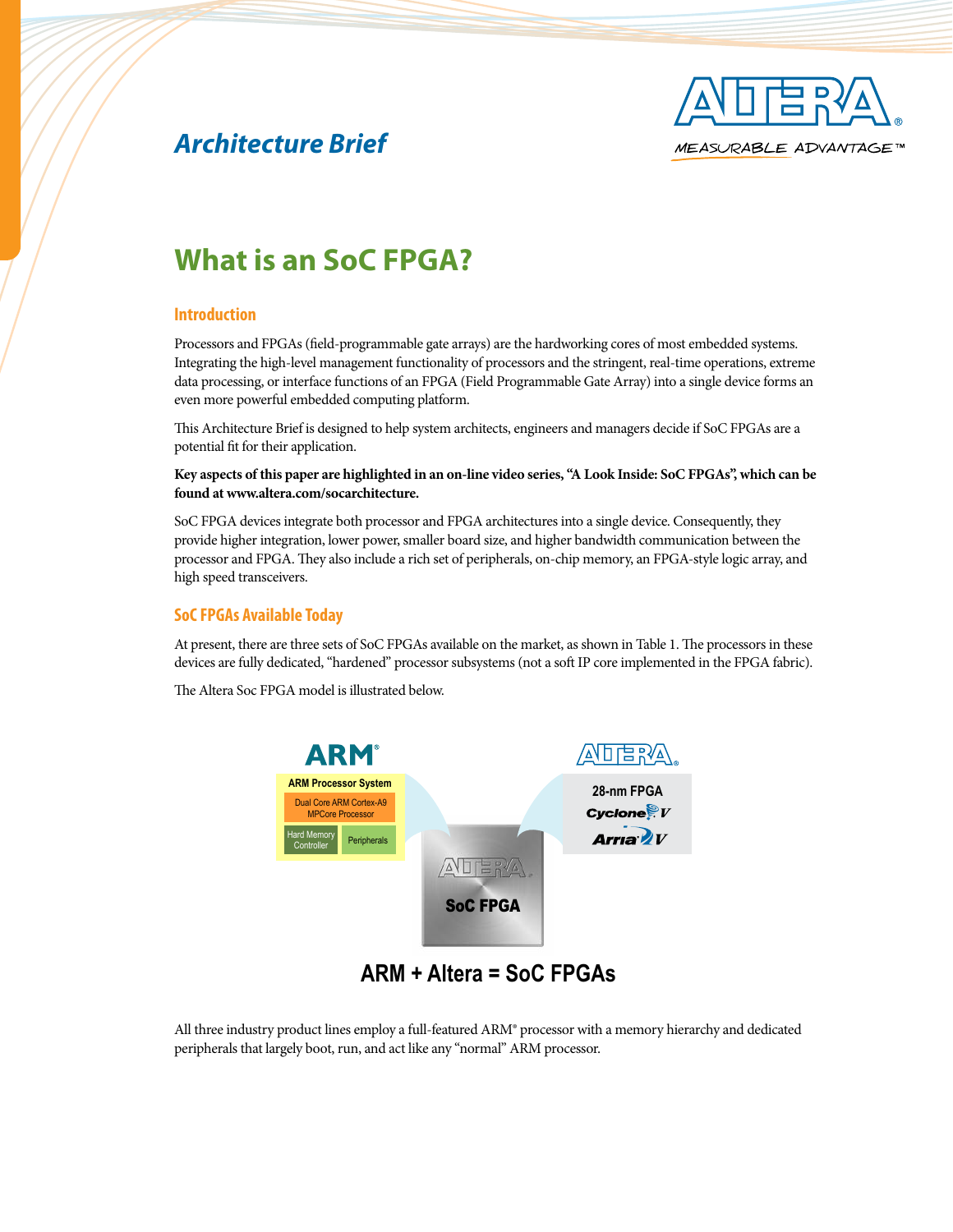# **Table 1: Commercially-Available SoC FPGA Devices**

|                                                             | <b>Altera SoC</b>                                                                                                                                                                                                                                                                                                                 | Xilinx Zyng 7000 EPP                                                                                                                                                                                                                                                                                                                                 | <b>Microsemi SmartFusion2</b>                                                                                                                                                                                         |
|-------------------------------------------------------------|-----------------------------------------------------------------------------------------------------------------------------------------------------------------------------------------------------------------------------------------------------------------------------------------------------------------------------------|------------------------------------------------------------------------------------------------------------------------------------------------------------------------------------------------------------------------------------------------------------------------------------------------------------------------------------------------------|-----------------------------------------------------------------------------------------------------------------------------------------------------------------------------------------------------------------------|
| <b>Processor</b>                                            | <b>ARM Cortex-A9</b>                                                                                                                                                                                                                                                                                                              | <b>ARM Cortex-A9</b>                                                                                                                                                                                                                                                                                                                                 | ARM Cortex-M3                                                                                                                                                                                                         |
| <b>Processor Class</b>                                      | Application processor                                                                                                                                                                                                                                                                                                             | Application processor                                                                                                                                                                                                                                                                                                                                | Microcontroller                                                                                                                                                                                                       |
| <b>Single or Dual Core</b>                                  | Single or Dual                                                                                                                                                                                                                                                                                                                    | Dual                                                                                                                                                                                                                                                                                                                                                 | Single                                                                                                                                                                                                                |
| <b>Processor Max. Frequency</b>                             | 1.05 GHz                                                                                                                                                                                                                                                                                                                          | 1.0 GHz                                                                                                                                                                                                                                                                                                                                              | 166 MHz                                                                                                                                                                                                               |
| L1 Cache                                                    | Data: 32 KB<br>Instruction: 32 KB                                                                                                                                                                                                                                                                                                 | Data: 32 KB<br>Instruction: 32 KB                                                                                                                                                                                                                                                                                                                    | No data cache<br>Instruction: 8 KB                                                                                                                                                                                    |
| L2 Cache                                                    | Unified: 512 KB,<br>with Error Correction Code                                                                                                                                                                                                                                                                                    | Unified: 512 KB                                                                                                                                                                                                                                                                                                                                      | Not Available                                                                                                                                                                                                         |
| <b>Memory Management Unit (MMU)</b>                         | Yes                                                                                                                                                                                                                                                                                                                               | Yes                                                                                                                                                                                                                                                                                                                                                  | Yes                                                                                                                                                                                                                   |
| <b>Floating Point Unit/NEON</b><br><b>Multimedia Engine</b> | Yes                                                                                                                                                                                                                                                                                                                               | Yes                                                                                                                                                                                                                                                                                                                                                  | Not available                                                                                                                                                                                                         |
| <b>Acceleration Coherency Port (ACP)</b>                    | Yes                                                                                                                                                                                                                                                                                                                               | Yes                                                                                                                                                                                                                                                                                                                                                  | Not available                                                                                                                                                                                                         |
| <b>Interrupt Controller</b>                                 | Generic (GIC)                                                                                                                                                                                                                                                                                                                     | Generic (GIC)                                                                                                                                                                                                                                                                                                                                        | Nested, vectored (NVIC)                                                                                                                                                                                               |
| <b>On-Chip Processor RAM</b>                                | 64 KB, with ECC                                                                                                                                                                                                                                                                                                                   | 256 KB, no ECC                                                                                                                                                                                                                                                                                                                                       | 64 KB, no ECC                                                                                                                                                                                                         |
| <b>Direct Memory Access Controller</b>                      | 8-channel ARM DMA330                                                                                                                                                                                                                                                                                                              | 8-channel ARM DMA330                                                                                                                                                                                                                                                                                                                                 | 1-channel HPDMA                                                                                                                                                                                                       |
|                                                             | 32 peripheral requests<br>(FPGA + hard processor system                                                                                                                                                                                                                                                                           | 4 peripheral requests<br>(FPGA only)                                                                                                                                                                                                                                                                                                                 | 4 requests                                                                                                                                                                                                            |
| <b>External Memory Controller</b>                           | Yes                                                                                                                                                                                                                                                                                                                               | Yes                                                                                                                                                                                                                                                                                                                                                  | Yes                                                                                                                                                                                                                   |
| <b>Memory Types Supported</b>                               | LPDDR2, DDR2, DDR3L, DDR3                                                                                                                                                                                                                                                                                                         | LPDDR2, DDR2, DDR3L, DDR3                                                                                                                                                                                                                                                                                                                            | LPDDR, DDR2, DDR3                                                                                                                                                                                                     |
| <b>External Memory ECC</b>                                  | 16 bit, 32 bit                                                                                                                                                                                                                                                                                                                    | 16-bit                                                                                                                                                                                                                                                                                                                                               | 8 bit, 16 bit, 32 bit                                                                                                                                                                                                 |
| <b>External Memory Bus Max.</b>                             | 400 MHz (Cyclone V SoC),                                                                                                                                                                                                                                                                                                          | 667 MHz                                                                                                                                                                                                                                                                                                                                              | 333 MHz                                                                                                                                                                                                               |
| <b>Frequency</b>                                            | 533 MHz (Arria V SoC)                                                                                                                                                                                                                                                                                                             |                                                                                                                                                                                                                                                                                                                                                      |                                                                                                                                                                                                                       |
| <b>Processor Peripherals</b>                                | 1x Quad SPI controller<br>1x NAND controller<br>2x 10/100/1G Ethernet controller<br>2x USB 2.0 On the Go (OTG) controller<br>1x SD/MMC/SDIO controller<br>2x UART<br>4x <sup>2</sup> C controller<br>2x CAN controller<br>2x SPI master, 2x SPI slave controller<br>4x 32 bit general-purpose timers<br>2x 32 bit watchdog timers | 1x Quad SPI controller<br>1x static memory controller (NAND,<br>NOR, or SSRAM)<br>2x 10/100/1G Ethernet controller<br>2x USB 2.0 OTG controller<br>2x SD/SDIO controller<br>2x UART<br>2x <sup>2</sup> C controller<br>2x CAN controller<br>2x SPI controllers (master or slave)<br>2x 16 bit triple-mode timer/counters<br>1x 24 bit watchdog timer | 1x 10/100/1G Ethernet controller<br>2x USB 2.0 OTG controller<br>2x UART<br>2x <sup>2</sup> C controller<br>1x CAN controller<br>2x SPI<br>2x general-purpose timers<br>1x watchdog timer<br>1x real-time clock (RTC) |
| <b>FPGA Fabric</b>                                          | Cyclone V, Arria V                                                                                                                                                                                                                                                                                                                | Artix-7, Kintex-7                                                                                                                                                                                                                                                                                                                                    | Fusion <sub>2</sub>                                                                                                                                                                                                   |
| <b>FPGA Logic Density Range</b>                             | 25 K to 462 K LE                                                                                                                                                                                                                                                                                                                  | 28K to 444 K LC                                                                                                                                                                                                                                                                                                                                      | 6 K to 146 K LE                                                                                                                                                                                                       |
| <b>Hardened Memory Controllers</b><br>in FPGA               | Up to 3, with ECC                                                                                                                                                                                                                                                                                                                 | Not available                                                                                                                                                                                                                                                                                                                                        | Not available                                                                                                                                                                                                         |
| <b>High-speed Transceivers</b>                              | Available at all densities                                                                                                                                                                                                                                                                                                        | Higher-density devices only                                                                                                                                                                                                                                                                                                                          | Higher-density devices only                                                                                                                                                                                           |
| <b>Analog Mixed Signal (AMS)</b>                            | Not available                                                                                                                                                                                                                                                                                                                     | 2 x 12-bit, 1 MSPS analog-to-digital<br>converters (ADCs)                                                                                                                                                                                                                                                                                            | Not available                                                                                                                                                                                                         |
| <b>Boot Sequence</b>                                        | Processor first, FPGA first, or both<br>simultaneous                                                                                                                                                                                                                                                                              | Processor first                                                                                                                                                                                                                                                                                                                                      | Processor first                                                                                                                                                                                                       |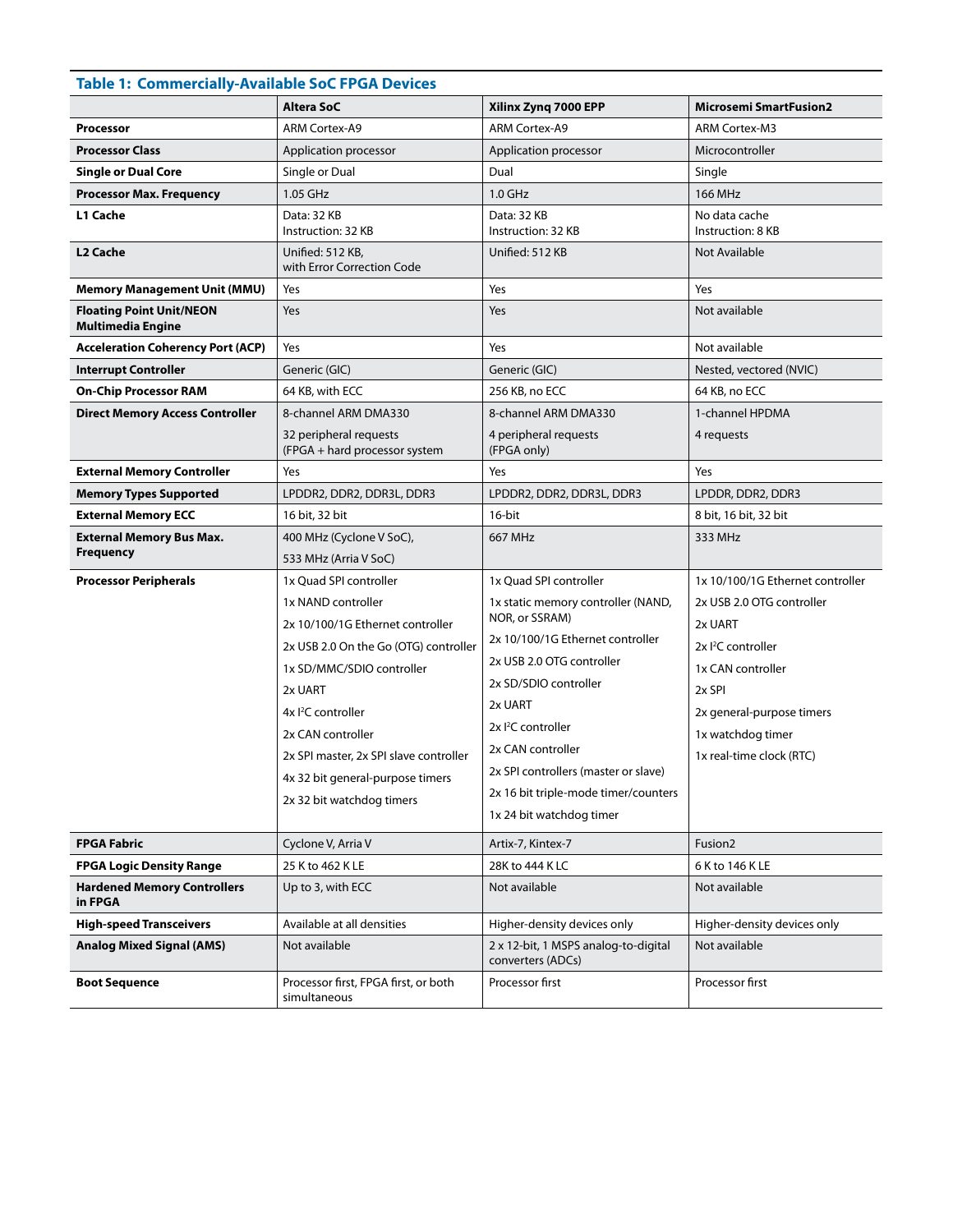To assess if an SoC FPGA make sense for an upcoming design, consider three questions:

#### **1. Does the existing design use an FPGA and a separate microprocessor?**

For designs that already use an FPGA and a separate microprocessor or DSP, an SoC FPGA should definitely be considered. It is likely to provide comparable, even superior functionality and performance, but at a lower board space, lower power, and lower system cost—as much as 50% less (see below).

#### **Standalone processor (or DSP) and FPGA integrated into single SoC FPGA**



Integrating these technologies on the same piece of silicon eliminates the cost of one of the plastic packages, and saves board space. If both the CPU and FPGA use separate external memories, it may also be possible to consolidate both into one memory device, for further savings.

As the signals between the processor and the FPGA now reside on the same silicon, communication between the two consumes substantially less power compared to using separate chips. The integration of thousands of internal connections between the processor and the FPGA leads to substantially higher bandwidth and lower latency compared to a two-chip solution.

## **2. Does the current generation use a proprietary ASIC that includes a microprocessor?**

Previously, the lack of an ARM processor had been a barrier to using FPGA technology for full production, but this new breed of SoC FPGAs delivers a fully-functional, fully-compatible, high-performance, dual-core ARM Cortex-A9 processor running up to 1GHz with today's 28nm process technology.





SoC FPGAs leverage traditional FPGA advantages over standard ASIC technology, such as:

- • No expensive NRE charges or minimum purchase requirements, for a single, SoC FPGA, or millions of devices, cost-effectively;
- Faster time to market. Devices are available off-the-shelf;
- Lower risk. The SoC FPGA can be reprogrammed at any time, even after shipping;
- • Adaptable to changing markets requirements and standards, supporting for in-field updates and upgrades ;
- • No additional licensing or royalty payments required for the embedded processor, high-speed transceivers, or other advanced system technology.